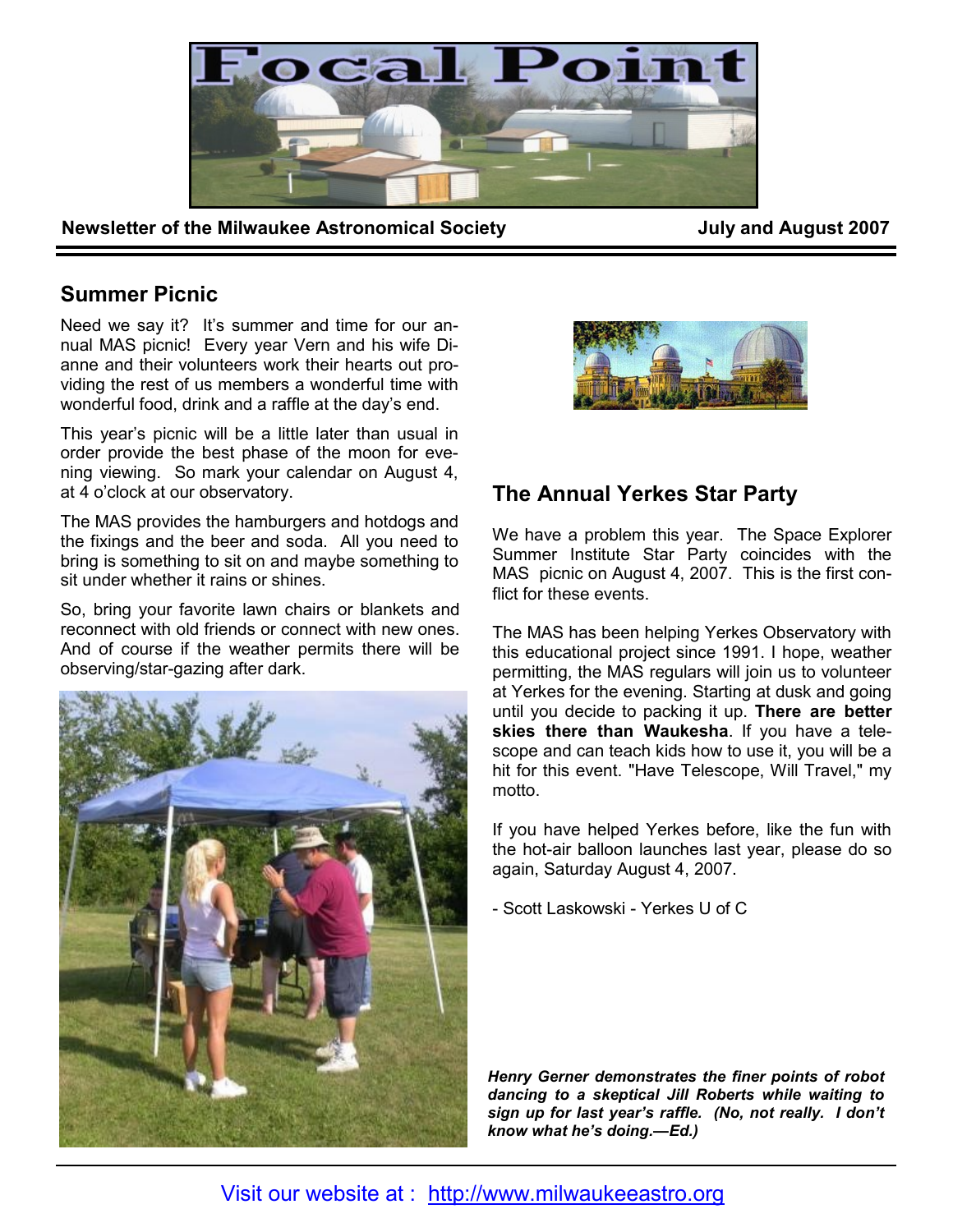# **The New Board**

As of the May meeting the Board of Directors of the Milwaukee Astronomical Society is comprised of:

Ray Albarelli Al Hovey Kipp Hoffman Vern Hoag

Brian Greniere Rebecca Sher Dave Weier

Steve Diesso Paul Greuner Kevin McCarthy Jill Roberts

Ray, Al, Kipp and Vern were newly elected to a 3 year term. Jill Roberts was appointed by the board to fill the vacancy left by the departure of Scott Berg, serving the 1 year remaining on his term.

In addition, the slate of officers for the Society has been voted on by the newly elected board as the following:

President, Steve Diesso Vice-president, Rebecca Sher Secretary, Henry Gerner Treasurer, Brian Greniere

Congratulations all, and thank you for stepping up to volunteer your time!

# **Annual Dues News**

Sky & Telescope magazine subscribers - renew directly!

MAS members who subscribe to Sky & Telescope magazine at the discounted club rate will now be able to renew directly with Sky Publishing by mail or by phone (but not through their website).

When you receive your magazine subscription renewal notice in the mail, return it to Sky Publishing / New Track Media with payment, or renew by phone at 800-253-0245. You will not be required to validate your MAS membership at the time of renewal.

New subscribers to Sky & Telescope magazine, and all subscribers to Astronomy magazine, please send payment with your MAS membership renewal form or application form.

Brian Ganiere - MAS Treasurer 2212 E Stratford Ct Shorewood WI 53211-2628

# **OBSERVATORY NEWS**

Earlier this year, the MAS purchased a 12" LX200 from our member Chris Limbach. After Scott Jamieson did some cleanup work on the drive gears, the scope was mounted in the Tangney Observatory. The MAS also purchased a used ST9-E CCD imager with a filter wheel. This filter wheel contained an LRGB filter set. A Johnson V filter was added for photometric observing.



This new scope got its first good workout on the night of Mar 11. Henry Gerner started off the night by observing the eclipsing star EQ Ori, obtaining the lightcurve below.



Steve Diesso then ran a lightcurve on TY Boo. There was enough darkness left in the morning for me to shoot the first color image with the new system using M57 as a target. This system has a focal length of 120" giving us a field of about 10 arcminutes square. This is a good plate scale for imaging many smaller objects and is a good compliment to the 10", f/6.3 scope and it's 20 arc-minute field.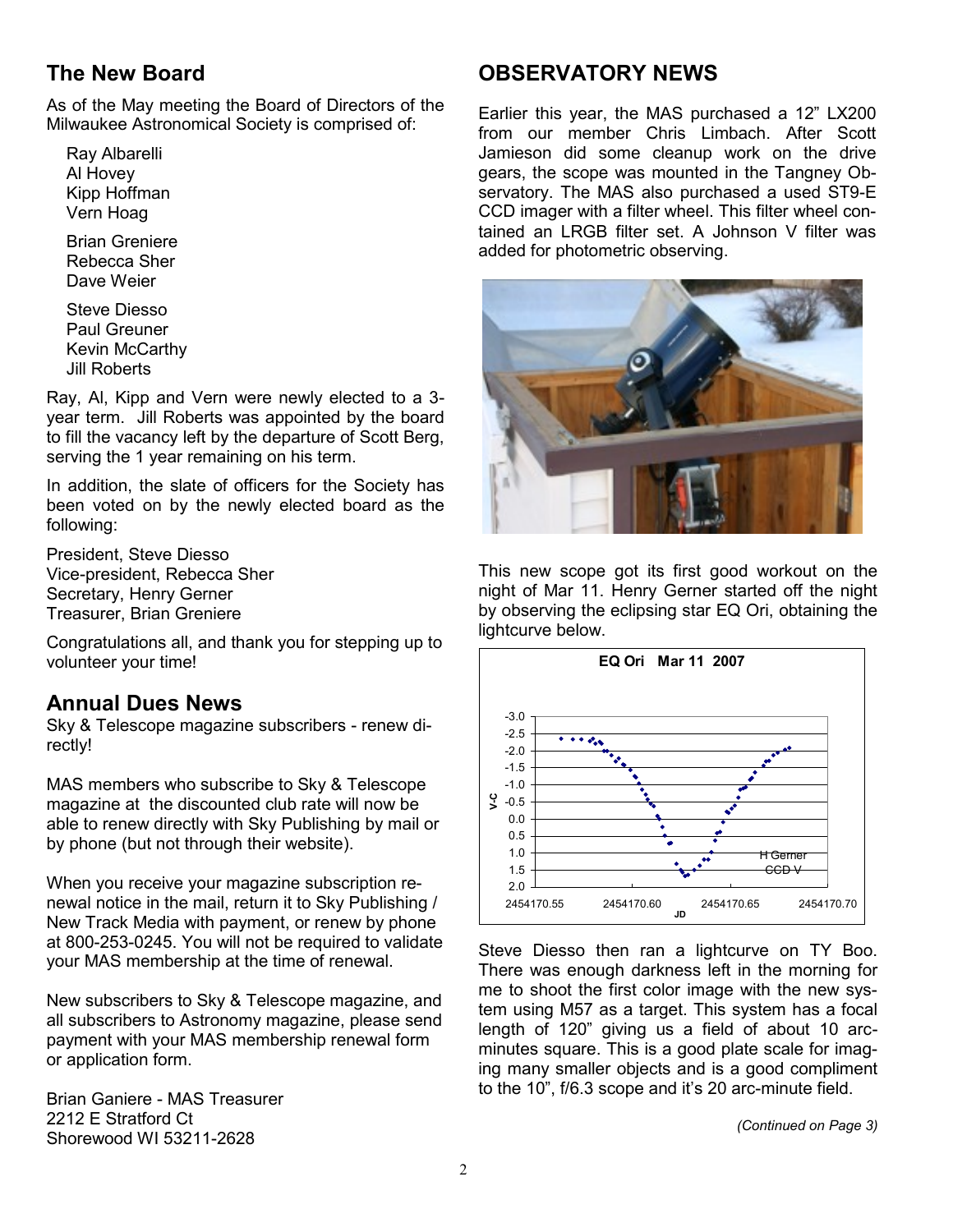*(Continued from Page 2)*



Next, we had to build a new home for our 10" scope. This project started off by digging a trench and laying conduits for the power and signal lines to the new observatory. Henry and I spent a couple of Saturdays digging the trench, running the conduits, and filling the hole back in.



The concrete was poured in two stages. A footing for the pier is separated from the rest of the slab to reduce any vibration. The pier was welded up from scrap steel and the wedge is a spare that I had machined when I built my home observatory.



The building is a flip top design that has worked well for me for several years. The entire thing was built in my garage, complete with siding and the hinged lid. Henry and I hauled it to the observatory and anchored it to the slab. Meanwhile, Vern Hoag built a door for the new observatory and had it primed and ready for installation.



At this time both LX200 scopes can be run from the same heated office under the big dome. It will take some drift alignment to get the 10" scope better aligned to the pole but the scope is usable right now.

We also had a cleanup in May to get rid of a lot of junk that had accumulated in our buildings over the years. We had a 40 yard dumpster on hand, it was close to full by the end of the day. We had a good turnout and got a lot of work done. While Steve, Jill Roberts, Neil Simmons, and myself focused on junk disposal; Ray Alberalli and Henry did some repair work on the A building. Scott did some repair work on the lawn tractor and Brian Ganiere and Beca Sher took care of some yard work. The day ended with a few of us having a bite to eat and some refreshments at Chumley"s Pub (per MAS tradition).

We also received a donation of four WIN2000 computers last winter (thank you Titan Inc.). One of these machines is now set up in the Quonset and is connected to the newly acquired projector. This system is used for powerpoint presentations at our meetings and public nights. Another system is set up in the A dome with the software loaded for the operation of the CCD imagers. We may use another of these systems to store our historical photos and documents in digitized form. All of these machines have USB ports and will communicate with all memory sticks and jump drives currently in use.

*(Continued on Page 4)*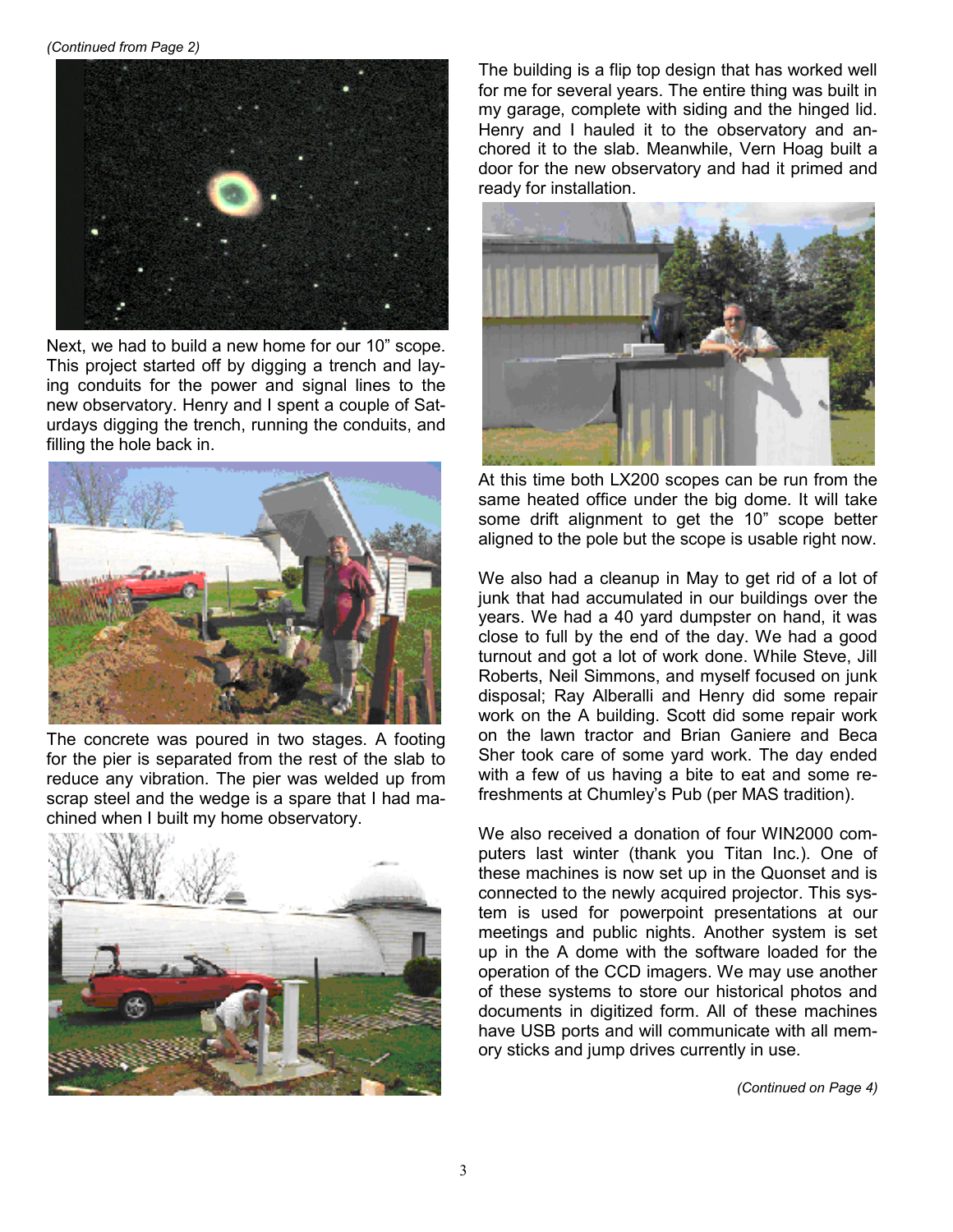#### *(Continued from Page 3)*

Scott has been implementing a new GOTO scheme on the Z scope. The system is not fully "de-bugged" at this time but the scope is usable as is. The planetary views have been excellent. We have seen as many as eight moons of Saturn in a single night (including 16 mag Phoebe). Jupiter is now the dominant planet, I suggest that everyone take a look. The brightness of the NEB. SEB, and EZ have changed from the norm. The EZ is now darker than it has been for years.

In summary, the last six months have been very active at the observatory. I would like to thank everyone who helped out. It takes a good team to keep the observatory up and running. - Gerry Samolyk

# **Summer Campout**

Dan and Helen Yanko have once again graciously opened their farm in Rib Lake, Wisconsin for the annual MAS campout this **August 10 - 12**.

There is plenty of room for tents and campers on the property, and there are a few hotels and many campgrounds within the area if anyone is interested in staying there.

The farmhouse has everything you need to make you comfortable; running water, stove, microwave, refrigerator, a stove in the garage to warm up by, and power for telescopes and laptops, etc. All the lights in the house and garage are outfitted with red bulbs so you can keep your dark eye adaption when going inside the house for a snack or to get something warm to drink.

**But best of all, the skies are very dark**! For the daytime, a 30 mile bike trail nearby as well as the Ice Age trail about three miles away if anyone wants to do some hiking. We can also hike around the property since there are 40 plus acres to hike on. There are restaurants in the area or you can cook out on the grill.

For directions to the farm see page 4 or contact Dan at DanHelenY@aol.com or 262-255-3482.

This is a great opportunity to have some dark skies and have a great weekend of observing. *Editor - Dan Yanko provided input for this article.*

# **Directions to the Annual Campout**

Yanko Farm W2119 HWY 102 Rib Lake, WI 54470 # 715-427-3012 Dan's cell # 414-331-9647

## **From Milwaukee**

Take Hwy 41/45 North to Hwy 45 (Oshkosh) Take Hwy 45 North to Hwy 10 West Take Hwy 10 West to Hwy 51/39 North (Stevens Point) Take Hwy 39 North to Hwy 64 (Merrill)

Take Hwy 64 West (left) to Hwy 13 (Medford/30 miles)

Take Hwy 13 North (right) to Hwy 102 (about 15 miles)

Take Hwy 102 East (right) to Rib Lake (5 miles) Take Hwy 102 East past Rib Lake 3 miles to Yanko Farm on bottom of hill past HWY C. It is 3 miles past Rib Lake. There is a green house, black mailbox and Copper creek next to the house.

## **Local Motels in Rib Lake 3 miles away:**

Camp 28 Motel/Restaurant/Bar 750 Hwy 102 715-427-2828

Pete's Rustic Cabins 1230 Hwy 102 715-427-3270

Any questions call Dan Yanko at 262-255-3482 or cell 414-331-9647



G*erry Samolyk and Steve Diesso wait for nightfall while Neil Simmons decides it is easier to view with the cover off his scope during the 2005 MAS camp*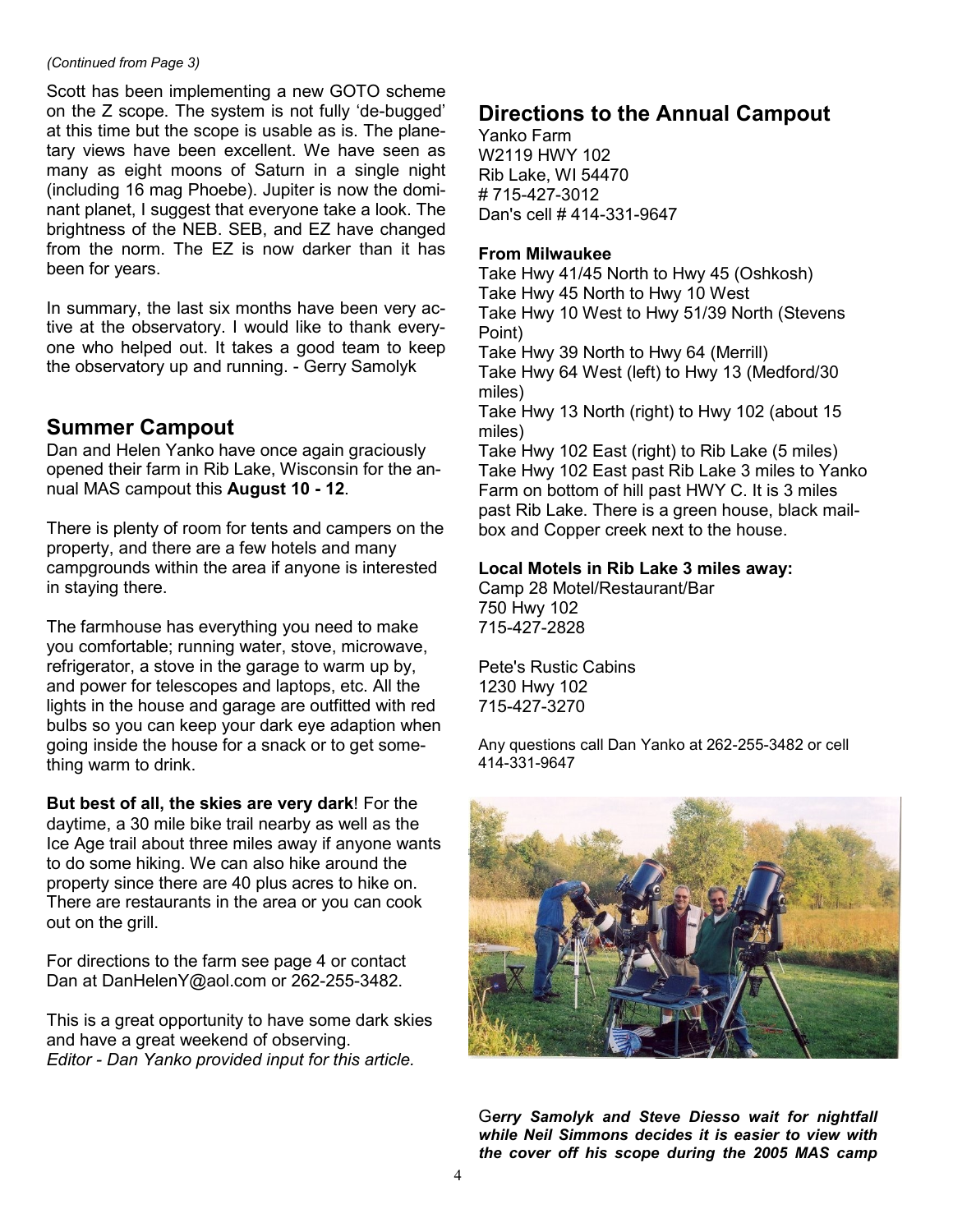# **Presidents Corner. By Steve Diesso**

Hi Everyone. It has been a very busy few months at the observatory as we prepare to celebrate our  $75<sup>th</sup>$ year as a society. I've been looking back at some of the photographs taken when the observatory was first dedicated. The MAS observatory has change many times over the years, but the primary mission of the Milwaukee Astronomical Society has not. We are here to contribute to the science and hobby of astronomy.

Although many of us use the latest in technology, including GOTO telescopes, CCD imaging and video astronomy, I feel the best part of the hobby is still visual observing and the observatory is a terrific place for all of our members to do just that.

Of all the telescopes for use by the members, the two LX200"s are used solely for CCD photography. The remaining telescopes are excellent visual telescopes. Even from the light polluted skies of New Berlin, these telescopes can be used to view the Moon, Planets, double stars, and most of the brighter Messier objects. What a wonderful opportunity we have as members of this club to have all these high quality instruments at our disposal. Unfortunately, most of them go unused on a clear Saturday night.

Not sure where and how to start? Then here's a suggestion. Visit the observatory one clear Saturday night especially when the moon is around first quarter phase. Have the keyholder setup one of the telescopes for you and using one of the lunar maps that are in the library, spend an hour looking at the Moon. Try to identify some of the larger craters and mountain ranges. Also, Astronomy does not have to be a lonely hobby. Bring along a friend or family members to help you observe and keep you company. You will learn about observing together and make it a much more enjoyable evening, and it sure beats watching television reruns.

So I hope to see all of you soon especially at one of the events during the month of August.

Clear Skies… **Steve** 



## **For Sale**

Meade 14" LX 200 GPS with all the Peterson updates, the Meade Ultra wedge and heavy duty tripod. The scope is 4 years old, in good mechanical shape with some cosmetic blemishes. Asking price is \$4800.00. Interested parties can call Kip Hoffman on his cell phone at 920-980-0670.

4 1/4" Meade. Never been used, but box is gone. Call Roger Kent after 7pm at 262-628-0892.

# *August Calendar*

- Aug 3 (Fri) Public Observing Night 7:30 pm, Topic: **Meteors**
- Aug 4 (Sat) Annual Picnic 4:00 pm.
- Aug 10 to 12 Summer campout at Dan Yanko"s Farm.
- Aug 17 (Fri) Public Observing Night 7:30 pm, Topic: **Jupiter**

*Unless otherwise specified meetings are at the Observatory. Check our website for up-to-date information on meetings and events.*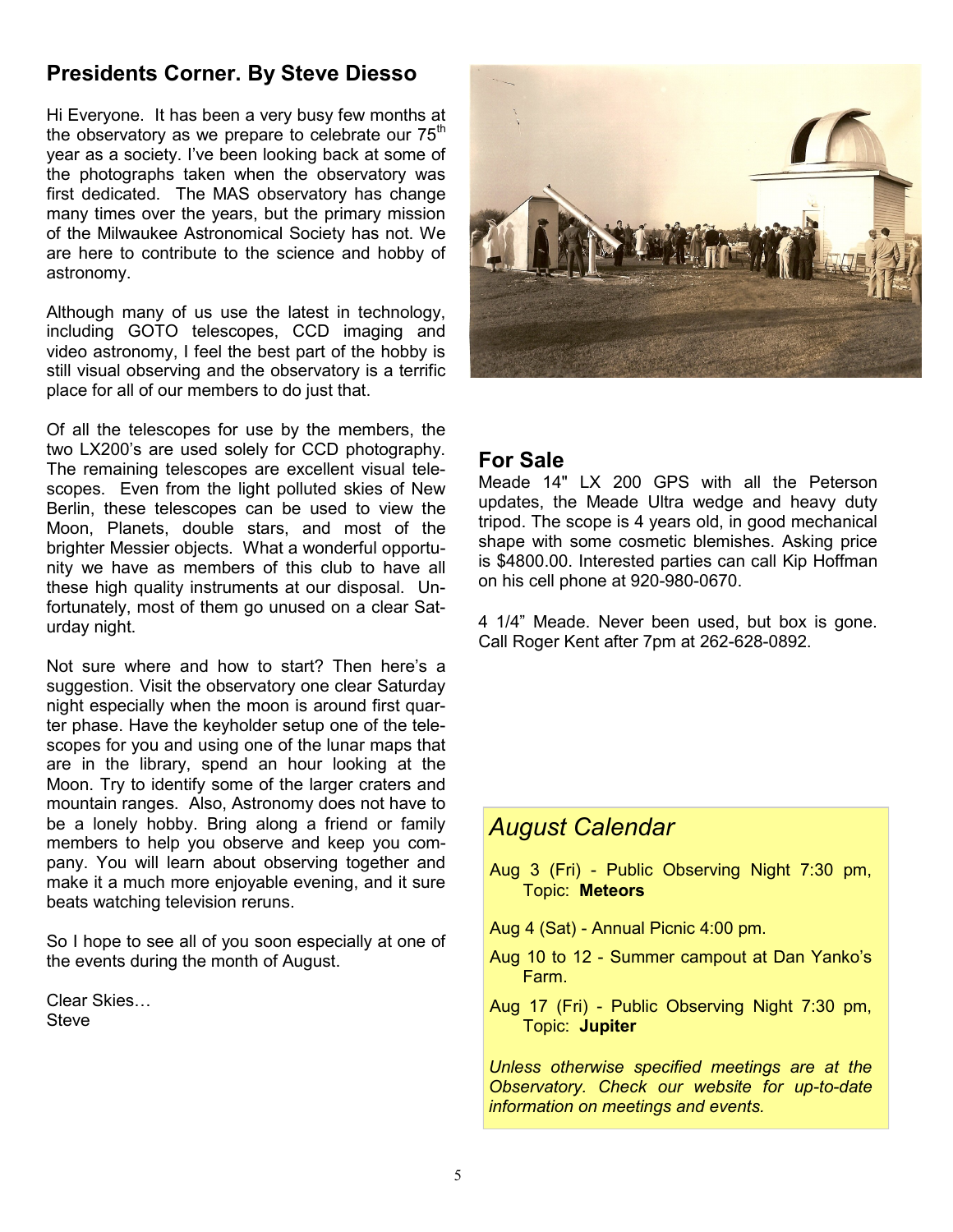## **Notes from the MAS Travel Desk 2007 Midwest Astro-Imaging Conference By Paul Gruener**

Three and a half hours south of the Bayside homestead, straight though the heart of Chicago, lives a small Midwest university town surrounded on each flank by a spectacular number of tall corn soldiers. St. Joseph"s College in Rensselear Indiana was the site of the first Midwest Astro-Imaging Conference (MIAC). The conference ran in conjunction with 20/20 Telescope"s EPOCH 2007 star party located 15 minutes west of the campus.

So, why did I go? I have been taking pictures since I was seven and I have been enjoying observing with my telescopes for the better part of ten years now, but I have never put the two together in a meaningful way. Sure, I took a few photos of sun spots and the Moon, but that was about it. I have watched my friends Tom, Ernie, and Dave take some fascinating images while I poked around the sky, but I never spent much learning about astrophotography. I thought this would be a great chance to figure out what all the fuss is about.

Ernie Mastroianni reviewed the speaker list and informed me the presenters looked very good. The early registration fee was only \$60 including breakfast and lunch for the 2 day seminar. Rooms were a staggering \$24 dollars a night and there was a star party a few miles down the road. What's not to like?

The conference started off well. I checked in Thursday, got my room, and was able to spend time meeting and talking with most all of the conference speakers and the conference organizer Al Degutis. This included the EPOCH keynote speaker Al Nagler. Everyone was very welcoming. The conversations were wide ranging and very entertaining. The conference had not even started and my head was already filling up with mind bending information, some of it about astrophotography. As the night went on the names of the people around me started to connect with images I have seen printed in Sky & Telescope and on the covers of books. Yes, Ernie was dead on about these guys.

On the first day Craig Stark discussed affordable astrophotography, Jim Burnell went into depth on color and the use of filters, Alan Chen covered dedicated single shot color camera astrophotography, Alan Friedman took a deep dive on high resolution planetary and lunar imaging (see his article in this month's S&T) and the session wrapped with Warren Keller"s exuberant words on the art in astrophotography.

I was floored by Craig Stark"s comparison of M51 images separated by more then \$49,000 in hardware and his comment that the photographer's gear is most often not the "rate limiting factor" in making good photos.

On the second day Adam Block (see his Rosette Nebula in the back of S&T this month and his work in the current TeleVue ads) spent several hours showing us how to process images in Photoshop. The first part of talk focused on contrast control. Next, Greg Piepol reviewed solar imaging and we finished with the event"s host, Jeff Terry, showing us how to use his free Mac based imaging software.

I think Al Degutis, publisher of Astrophotoinsight magazine, did an excellent job of recruiting an outstanding group of presenters. Each speaker did a fantastic job and as a whole, they complemented each other"s talks. In addition, the event was very well organized. Jeff Terry kept the show running on time. I left the conference Saturday happy and overwhelmed, in a very positive way, with all that I had learned. It was a great two days!

#### Post Script

To complete the wall to wall astronomy experience I visited the EPOCH star party on Friday and Saturday nights. On Friday the seeing was very, very good and many scopes were welded to Jupiter. The detail in the cloud belts was striking in the 16" dob, 6" AP Starfire, and 8" TEC Maksutov I visited.

Each night at the star party I had a chance to view through Al Nagler"s prototype 13mm Ethos eyepiece. Al has been recording comments as people take their first look. Wow! Is the most used phase according to Mr. Nagler. The new 13mm was in a 25" reflector pointed at M22 when I got my first peak at the stars. Yep, I said WOW. And yes, it is sharp to the edge of the 100 degree field. They should be here by fall.

#### **Focal Point Publishing Guidelines**

The "Focal Point" is published bi-monthly (Jan, March, May, July, Sept, Nov).

Articles, Announcements, Graphics, Photos, Swap/Sale Ads etc. should be **submitted 10 days prior to the first of the month** of the pending issue.

Article inputs are **strongly** recommended via email in a Text or Word compatible format.

Submit Focal Point inputs to: **MASFocalPoint@yahoo.com**